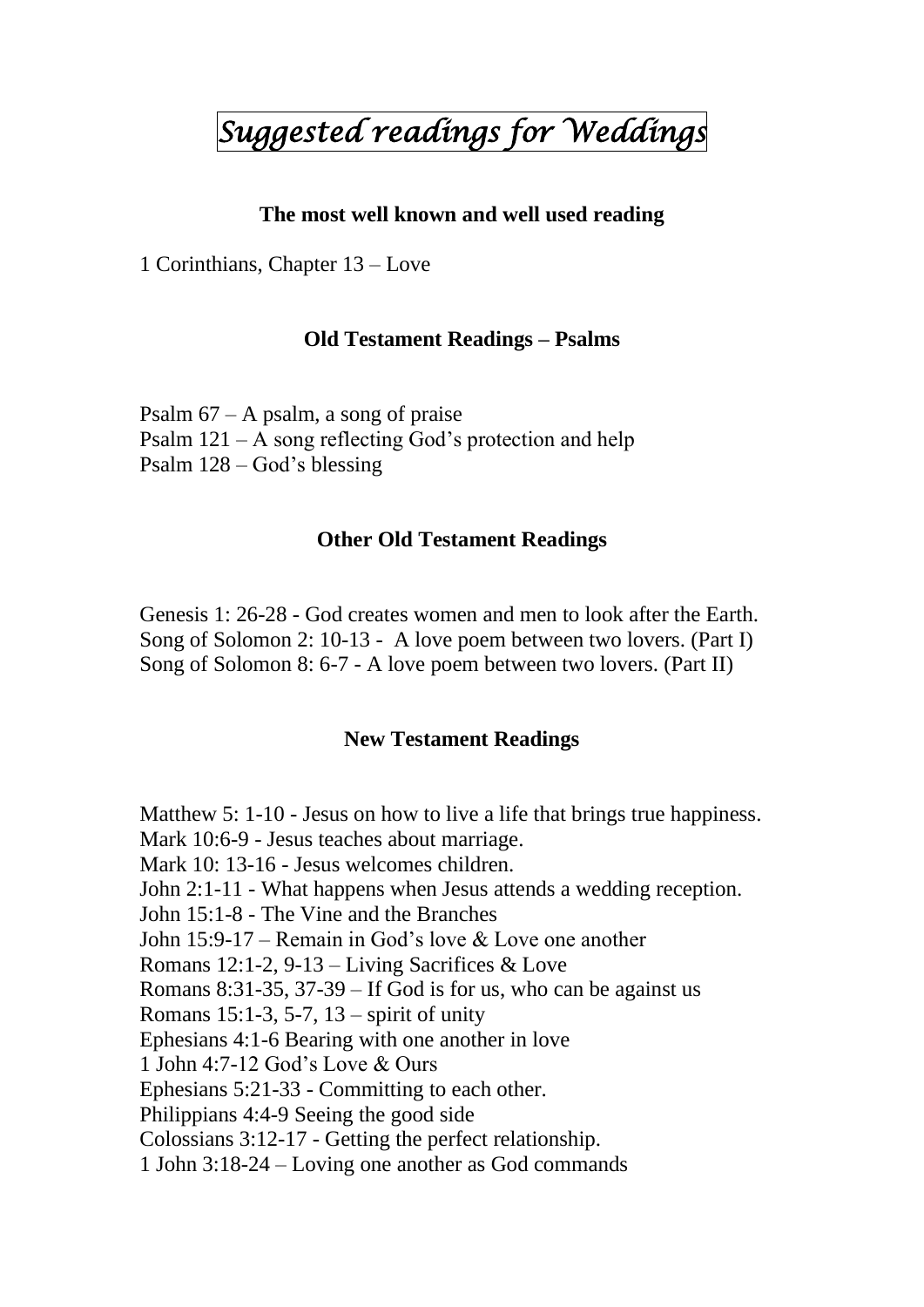\*\*\*Love - The number one most popular reading used at weddings. \*\*\* \*\*\* [1 Corinthians, Chapter 13](http://www.biblegateway.com/passage/?search=1%20Corinthians%2013;&version=31;) \*\*\* \*\*\* (You can shorten just to the verses underlined) \*\*\*

# **1 Corinthians 13 (New International Version)**

# *Love*

<sup>1</sup>If I speak in the tongues of men and of angels, but have not love, I am only a resounding gong or a clanging cymbal. <sup>2</sup>If I have the gift of prophecy and can fathom all mysteries and all knowledge, and if I have a faith that can move mountains, but have not love, I am nothing. <sup>3</sup>If I give all I possess to the poor and surrender my body to the flames, but have not love, I gain nothing.

**<sup>4</sup>**Love is patient, love is kind. It does not envy, it does not boast, it is not proud. **<sup>5</sup>** It is not rude, it is not self-seeking, it is not easily angered, it keeps no record of wrongs. **<sup>6</sup>**Love does not delight in evil but rejoices with the truth. <sup>7</sup>It always protects, always trusts, always hopes, always perseveres.

**<sup>8</sup>**Love never fails. But where there are prophecies, they will cease; where there are tongues, they will be stilled; where there is knowledge, it will pass away. **<sup>9</sup>**For we know in part and we prophesy in part, **<sup>10</sup>**but when perfection comes, the imperfect disappears. **<sup>11</sup>**When I was a child, I talked like a child, I thought like a child, I reasoned like a child. When I became a man, I put childish ways behind me. **<sup>12</sup>**Now we see but a poor reflection as in a mirror; then we shall see face to face. Now I know in part; then I shall know fully, even as I am fully known.

**<sup>13</sup>**And now these three remain: faith, hope and love. But the greatest of these is love.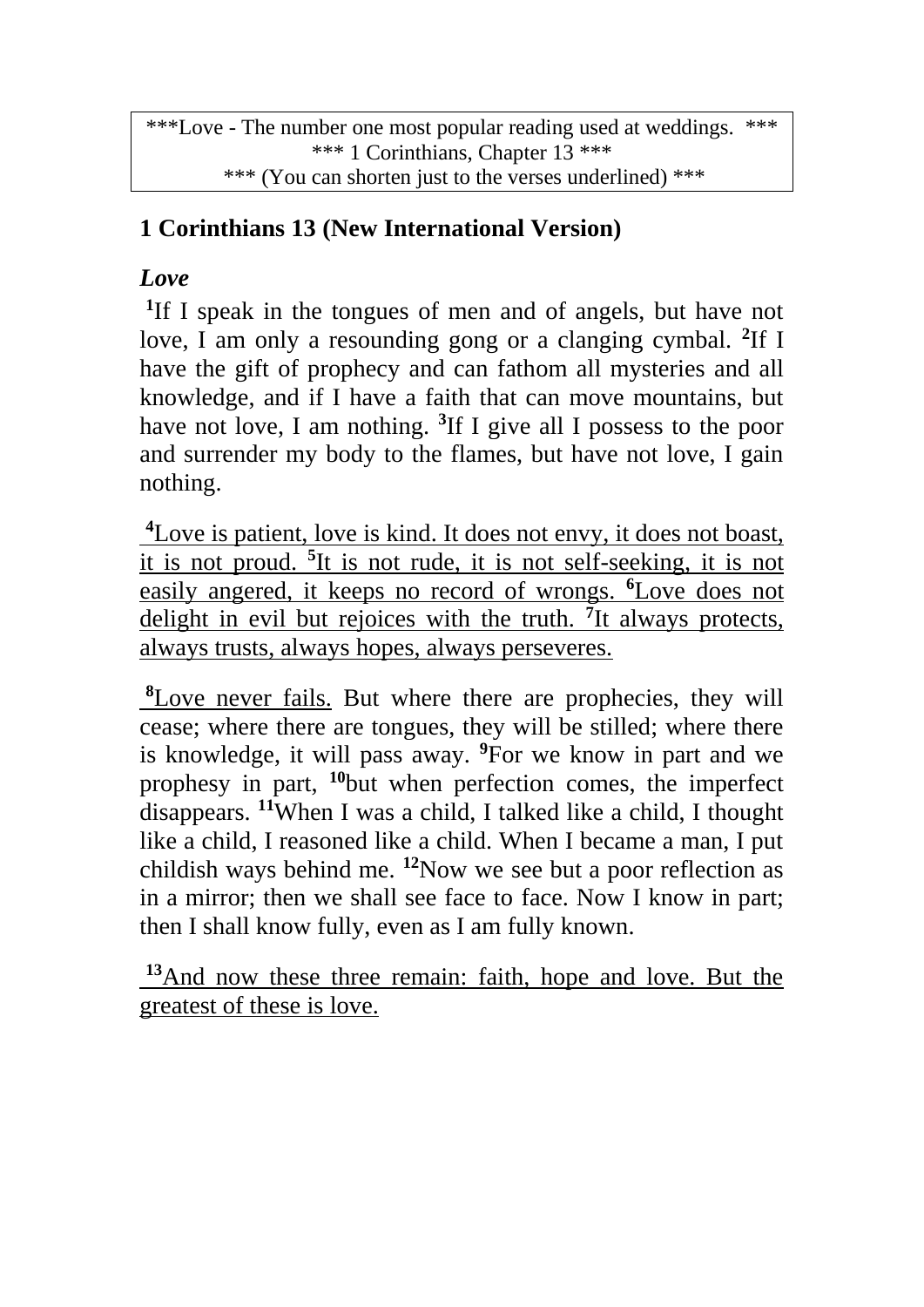Psalm 67 – A psalm, a song of praise

# **Psalm 67(New International Version)**

**<sup>1</sup>** May God be gracious to us and bless us and make his face shine upon us,

**2** that your ways may be known on earth, your salvation among all nations.

**<sup>3</sup>** May the peoples praise you, O God; may all the peoples praise you.

**<sup>4</sup>** May the nations be glad and sing for joy, for you rule the peoples justly and guide the nations of the earth.

**<sup>5</sup>** May the peoples praise you, O God; may all the peoples praise you.

**<sup>6</sup>** Then the land will yield its harvest, and God, our God, will bless us.

**<sup>7</sup>** God will bless us, and all the ends of the earth will fear him.

Psalm 121 – A song reflecting God's protection and help

# **Psalm 121 (New International Version)**

# *A song of ascents.*

**1** I lift up my eyes to the hills - where does my help come from?

**<sup>2</sup>** My help comes from the LORD, the Maker of heaven and earth.

**<sup>3</sup>** He will not let your foot slip - he who watches over you will not slumber;

<sup>4</sup> indeed, he who watches over Israel will neither slumber nor sleep.

**<sup>5</sup>** The LORD watches over you - the LORD is your shade at your right hand;

**6** the sun will not harm you by day, nor the moon by night.

**<sup>7</sup>** The LORD will keep you from all harm - he will watch over your life;

**8** the LORD will watch over your coming and going both now and forevermore.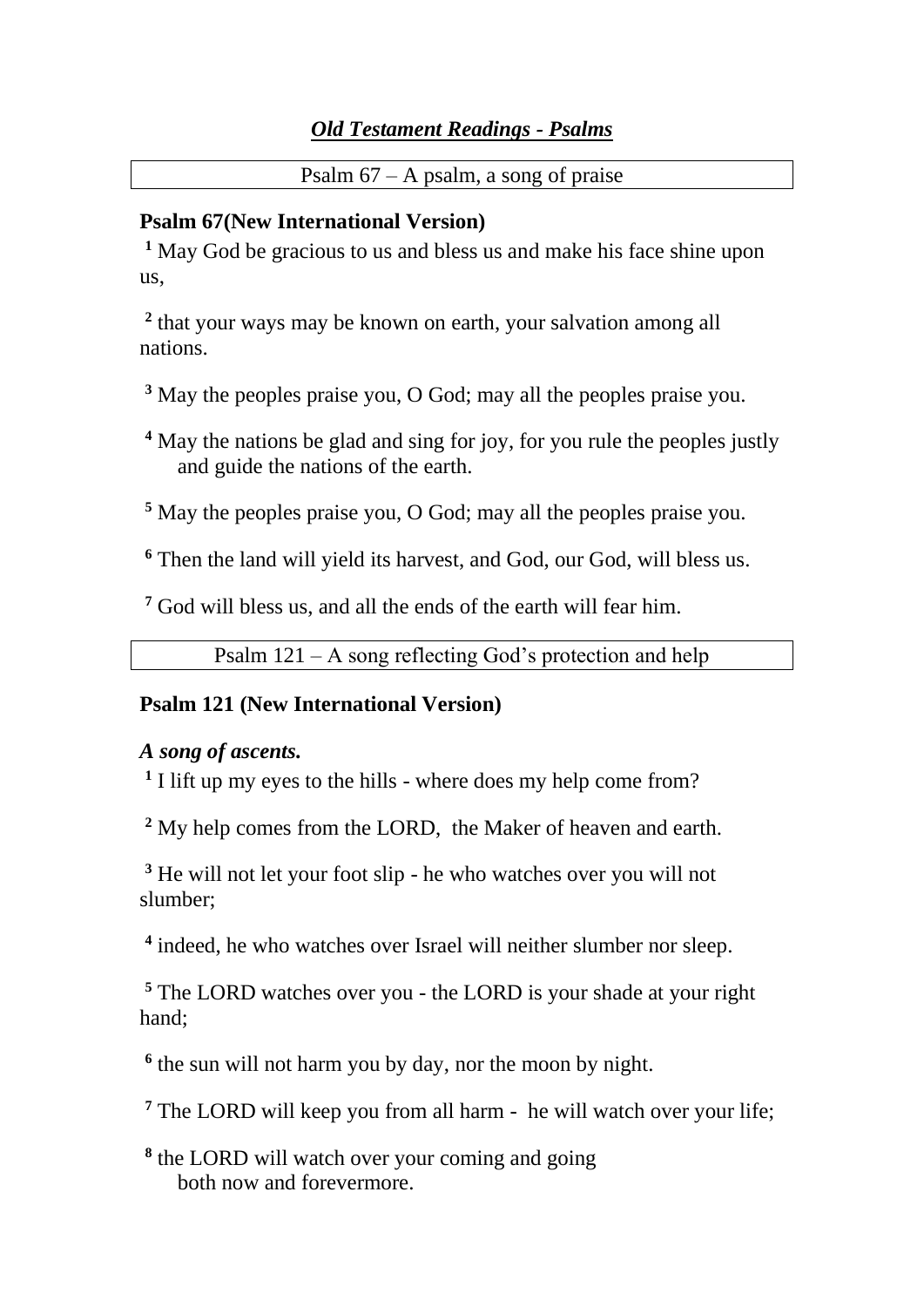#### **Psalm 128 (New International Version)**

**<sup>1</sup>** Blessed are all who fear the LORD, who walk in his ways.

**<sup>2</sup>** You will eat the fruit of your labour; blessings and prosperity will be yours.

- **<sup>3</sup>** Your wife will be like a fruitful vine within your house; your sons will be like olive shoots around your table.
- **<sup>4</sup>** Thus is the man blessed who fears the LORD.
- **<sup>5</sup>** May the LORD bless you from Zion all the days of your life; may you see the prosperity of Jerusalem,
- **6** and may you live to see your children's children. Peace be upon Israel.

~~~~~~~~~~~~~~~~~~~~~~~

#### *Other Old Testament Readings*

[Genesis, Chapter 1, verses 26-28](http://www.biblegateway.com/passage/?search=Genesis%201:26-28&version=31) God creates women and men to look after the Earth.

#### **Genesis 1:26-28 (New International Version)**

**<sup>26</sup>** Then God said, "Let us make man in our image, in our likeness, and let them rule over the fish of the sea and the birds of the air, over the livestock, over all the earth, and over all the creatures that move along the ground."

**<sup>27</sup>** So God created man in his own image, in the image of God he created him; male and female he created them.

**<sup>28</sup>** God blessed them and said to them, "Be fruitful and increase in number; fill the earth and subdue it. Rule over the fish of the sea and the birds of the air and over every living creature that moves on the ground."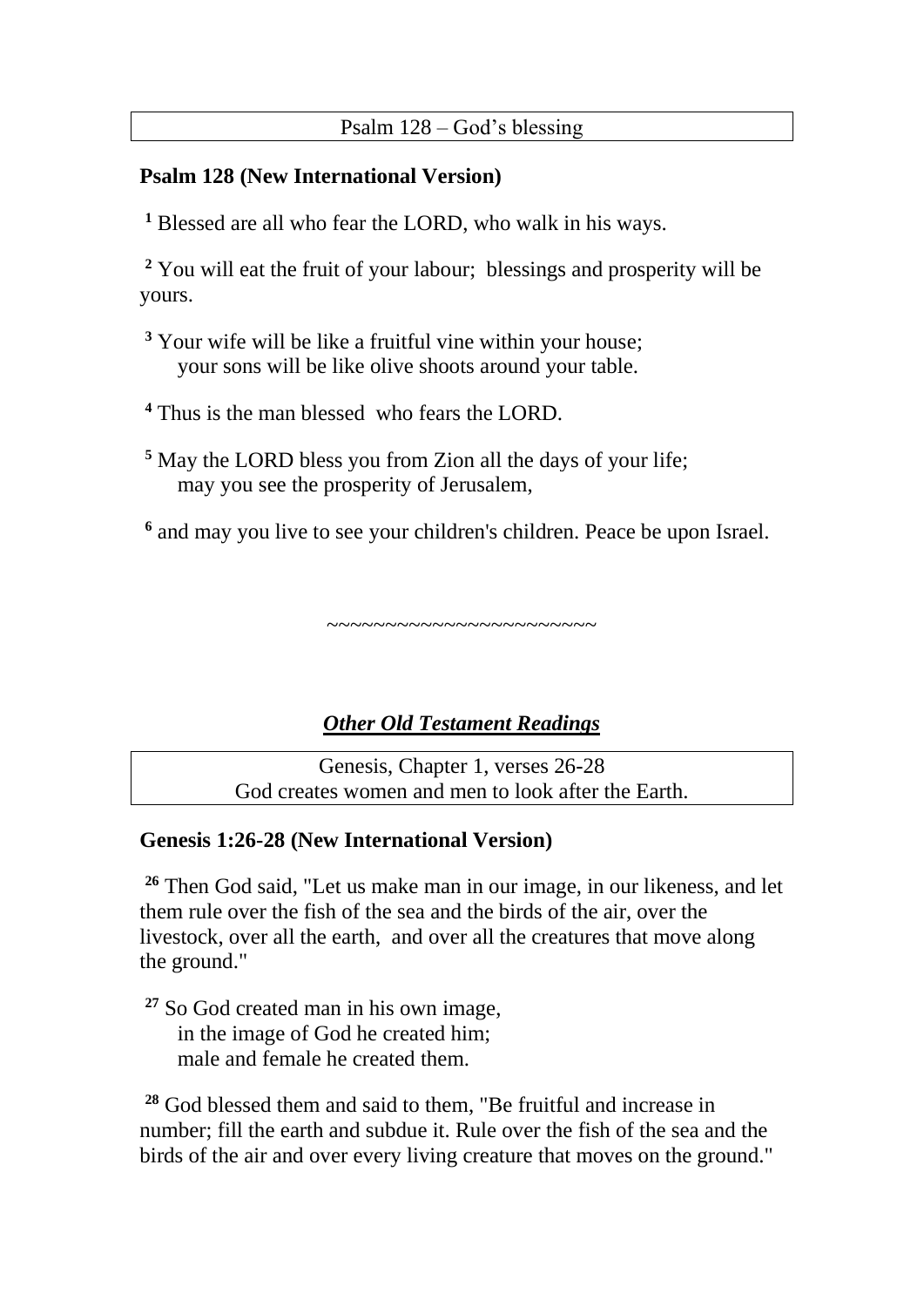#### [Song of Solomon, Chapter 2, verses 10-13](http://www.biblegateway.com/passage/?search=Song%20of%20Solomon%202:%2010-13;&version=31;) A love poem between two lovers. (Part I)

#### **Song of Solomon 2:10-13 (New International Version)**

**<sup>10</sup>** My lover spoke and said to me, "Arise, my darling, my beautiful one, and come with me.

**<sup>11</sup>** See! The winter is past; the rains are over and gone.

**<sup>12</sup>** Flowers appear on the earth; the season of singing has come, the cooing of doves is heard in our land.

**<sup>13</sup>** The fig tree forms its early fruit; the blossoming vines spread their fragrance. Arise, come, my darling; my beautiful one, come with me."

> Song of Solomon, Chapter 8, verses 6-7 A love poem between two lovers. (Part II)

#### **Song of Solomon 8:6-7 (New International Version)**

**<sup>6</sup>** Place me like a seal over your heart, like a seal on your arm; for love is as strong as death, its jealousy unyielding as the grave. It burns like blazing fire, like a mighty flame.

**<sup>7</sup>** Many waters cannot quench love;

rivers cannot wash it away.

If one were to give

all the wealth of his house for love,

it would be utterly scorned.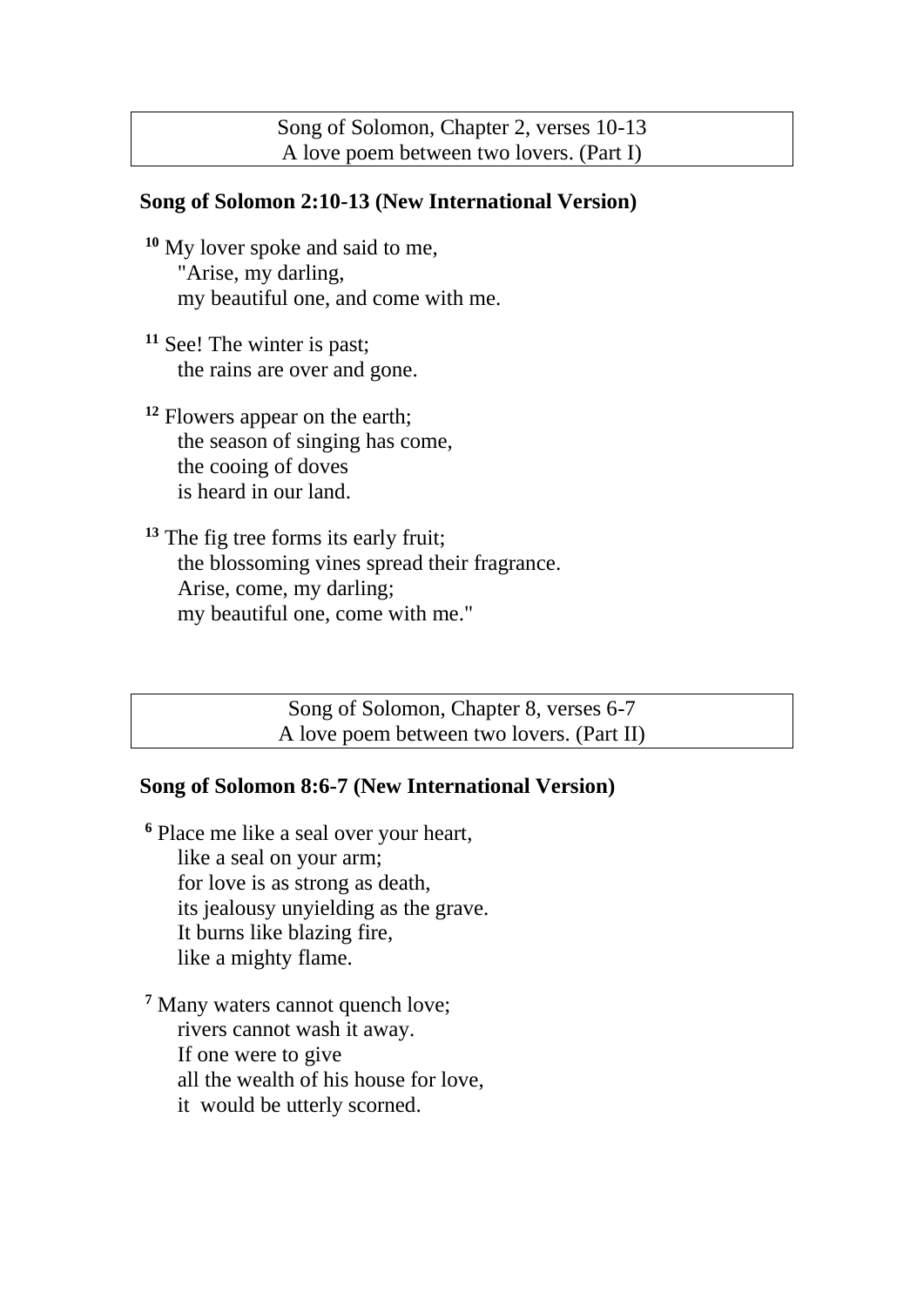### *New Testament Readings*

Matthew, Chapter 5, verses 1-10 Jesus teaches how to live a life that brings true happiness.

#### **Matthew 5:1-10 (New International Version)**

#### *The Beatitudes*

**<sup>1</sup>**Now when he saw the crowds, he went up on a mountainside and sat down. His disciples came to him, **<sup>2</sup>** and he began to teach them saying:

**3** "Blessed are the poor in spirit, for theirs is the kingdom of heaven. **<sup>4</sup>**Blessed are those who mourn, for they will be comforted. **<sup>5</sup>**Blessed are the meek, for they will inherit the earth. **<sup>6</sup>**Blessed are those who hunger and thirst for righteousness, for they will be filled. **<sup>7</sup>**Blessed are the merciful, for they will be shown mercy. **<sup>8</sup>**Blessed are the pure in heart, for they will see God. **<sup>9</sup>**Blessed are the peacemakers, for they will be called sons of God. **<sup>10</sup>**Blessed are those who are persecuted because of righteousness, for theirs is the kingdom of heaven.

| Mark, Chapter 10, verses 6-9  |
|-------------------------------|
| Jesus teaches about marriage. |

#### **Mark 10:6-9 (New International Version)**

**6** "But at the beginning of creation God 'made them male and female.' <sup>7</sup>'For this reason a man will leave his father and mother and be united to his wife, **<sup>8</sup>** and the two will become one flesh.' So they are no longer two, but one. **9**Therefore what God has joined together, let man not separate."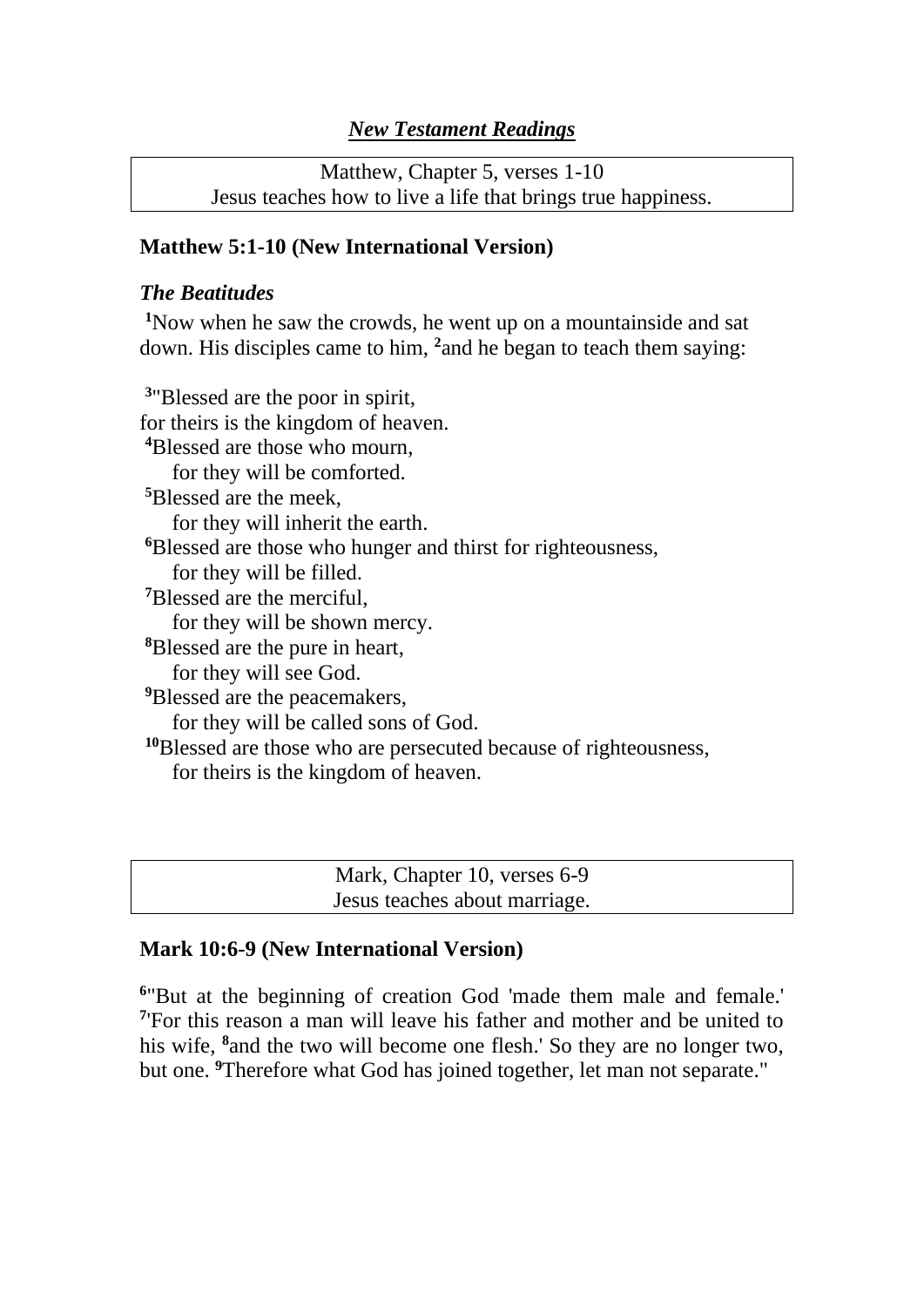#### Mark, Chapter 10, verses 13-16 Jesus welcomes children.

#### **Mark 10:13-16 (New International Version)**

#### *The Little Children and Jesus*

**<sup>13</sup>**People were bringing little children to Jesus to have him touch them, but the disciples rebuked them. **<sup>14</sup>**When Jesus saw this, he was indignant. He said to them, "Let the little children come to me, and do not hinder them, for the kingdom of God belongs to such as these. **<sup>15</sup>**I tell you the truth, anyone who will not receive the kingdom of God like a little child will never enter it." <sup>16</sup>And he took the children in his arms, put his hands on them and blessed them.

| John, Chapter 2, verses 1-11                         |  |
|------------------------------------------------------|--|
| What happens when Jesus attends a wedding reception. |  |

#### **John 2:1-11 (New International Version)**

#### *Jesus Changes Water to Wine*

**<sup>1</sup>**On the third day a wedding took place at Cana in Galilee. Jesus' mother was there, **<sup>2</sup>** and Jesus and his disciples had also been invited to the wedding. **<sup>3</sup>**When the wine was gone, Jesus' mother said to him, "They have no more wine." **<sup>4</sup>** "Dear woman, why do you involve me?" Jesus replied, "My time has not yet come." **<sup>5</sup>**His mother said to the servants, "Do whatever he tells you." **<sup>6</sup>**Nearby stood six stone water jars, the kind used by the Jews for ceremonial washing, each holding from twenty to thirty gallons.

<sup>7</sup> Jesus said to the servants, "Fill the jars with water"; so they filled them to the brim. **<sup>8</sup>**Then he told them, "Now draw some out and take it to the master of the banquet." They did so, <sup>9</sup> and the master of the banquet tasted the water that had been turned into wine. He did not realize where it had come from, though the servants who had drawn the water knew. Then he called the bridegroom aside **<sup>10</sup>**and said, "Everyone brings out the choice wine first and then the cheaper wine after the guests have had too much to drink; but you have saved the best till now."

**<sup>11</sup>**This, the first of his miraculous signs, Jesus performed in Cana of Galilee. He thus revealed his glory, and his disciples put their faith in him.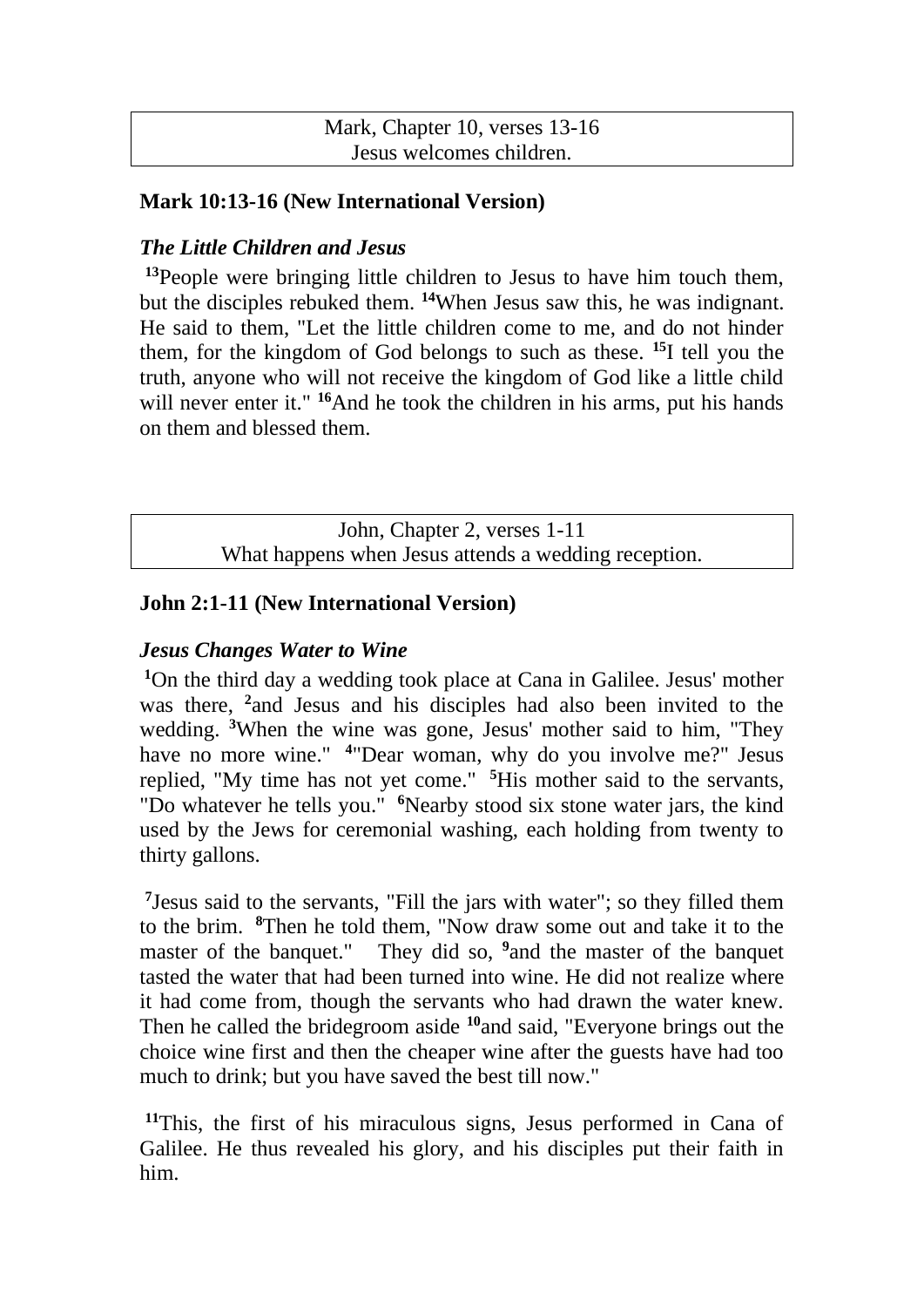#### **John 15:1-8 (New International Version)**

<sup>1</sup>"I am the true vine, and my Father is the gardener. <sup>2</sup>He cuts off every branch in me that bears no fruit, while every branch that does bear fruit he prunes so that it will be even more fruitful. **<sup>3</sup>**You are already clean because of the word I have spoken to you. **<sup>4</sup>**Remain in me, and I will remain in you. No branch can bear fruit by itself; it must remain in the vine. Neither can you bear fruit unless you remain in me.

**5** "I am the vine; you are the branches. If a man remains in me and I in him, he will bear much fruit; apart from me you can do nothing. **<sup>6</sup>** If anyone does not remain in me, he is like a branch that is thrown away and withers; such branches are picked up, thrown into the fire and burned. **<sup>7</sup>** If you remain in me and my words remain in you, ask whatever you wish, and it will be given you. <sup>8</sup>This is to my Father's glory, that you bear much fruit, showing yourselves to be my disciples.

#### John 15:9-17 – Remain in God's love & Love one another

#### **John 15:9-17 (New International Version)**

<sup>9</sup> As the Father has loved me, so have I loved you. Now remain in my love. **<sup>10</sup>**If you obey my commands, you will remain in my love, just as I have obeyed my Father's commands and remain in his love. **<sup>11</sup>**I have told you this so that my joy may be in you and that your joy may be complete. **<sup>12</sup>**My command is this: Love each other as I have loved you. **<sup>13</sup>**Greater love has no one than this, that he lay down his life for his friends. **<sup>14</sup>**You are my friends if you do what I command. **<sup>15</sup>**I no longer call you servants, because a servant does not know his master's business. Instead, I have called you friends, for everything that I learned from my Father I have made known to you. **<sup>16</sup>**You did not choose me, but I chose you and appointed you to go and bear fruit—fruit that will last. Then the Father will give you whatever you ask in my name. **<sup>17</sup>**This is my command: Love each other.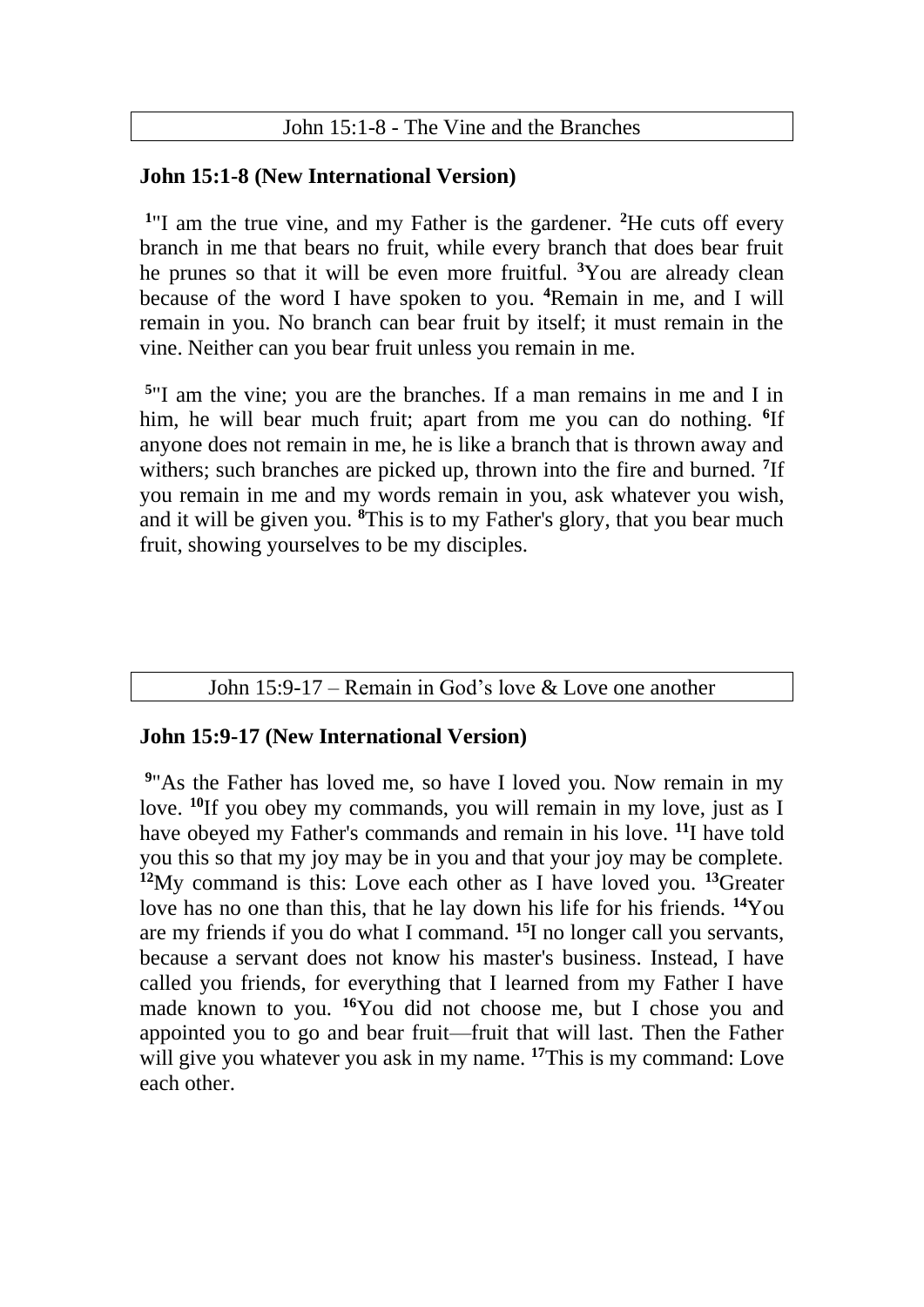#### **Romans 12:1-2, 9-13 (NIV)**

**<sup>1</sup>**Therefore, I urge you, brothers, in view of God's mercy, to offer your bodies as living sacrifices, holy and pleasing to God—this is your spiritual act of worship. **<sup>2</sup>**Do not conform any longer to the pattern of this world, but be transformed by the renewing of your mind. Then you will be able to test and approve what God's will is—his good, pleasing and perfect will.

**<sup>9</sup>**Love must be sincere. Hate what is evil; cling to what is good. **<sup>10</sup>**Be devoted to one another in brotherly love. Honour one another above yourselves. **<sup>11</sup>**Never be lacking in zeal, but keep your spiritual fervour, serving the Lord. **<sup>12</sup>**Be joyful in hope, patient in affliction, faithful in prayer. **<sup>13</sup>**Share with God's people who are in need. Practice hospitality.

Romans 8:31-35, 37-39 – If God is for us, who can be against us

#### **Romans 8:31-35, 37-39**

**<sup>31</sup>**What, then, shall we say in response to this? If God is for us, who can be against us? **<sup>32</sup>**He who did not spare his own Son, but gave him up for us all—how will he not also, along with him, graciously give us all things? **<sup>33</sup>**Who will bring any charge against those whom God has chosen? It is God who justifies. **<sup>34</sup>**Who is he that condemns? Christ Jesus, who died—more than that, who was raised to life—is at the right hand of God and is also interceding for us. **<sup>35</sup>**Who shall separate us from the love of Christ? Shall trouble or hardship or persecution or famine or nakedness or danger or sword?

 $37$ No, in all these things we are more than conquerors through him who loved us. <sup>38</sup>For I am convinced that neither death nor life, neither angels nor demons, neither the present nor the future, nor any powers, <sup>39</sup>neither height nor depth, nor anything else in all creation, will be able to separate us from the love of God that is in Christ Jesus our Lord.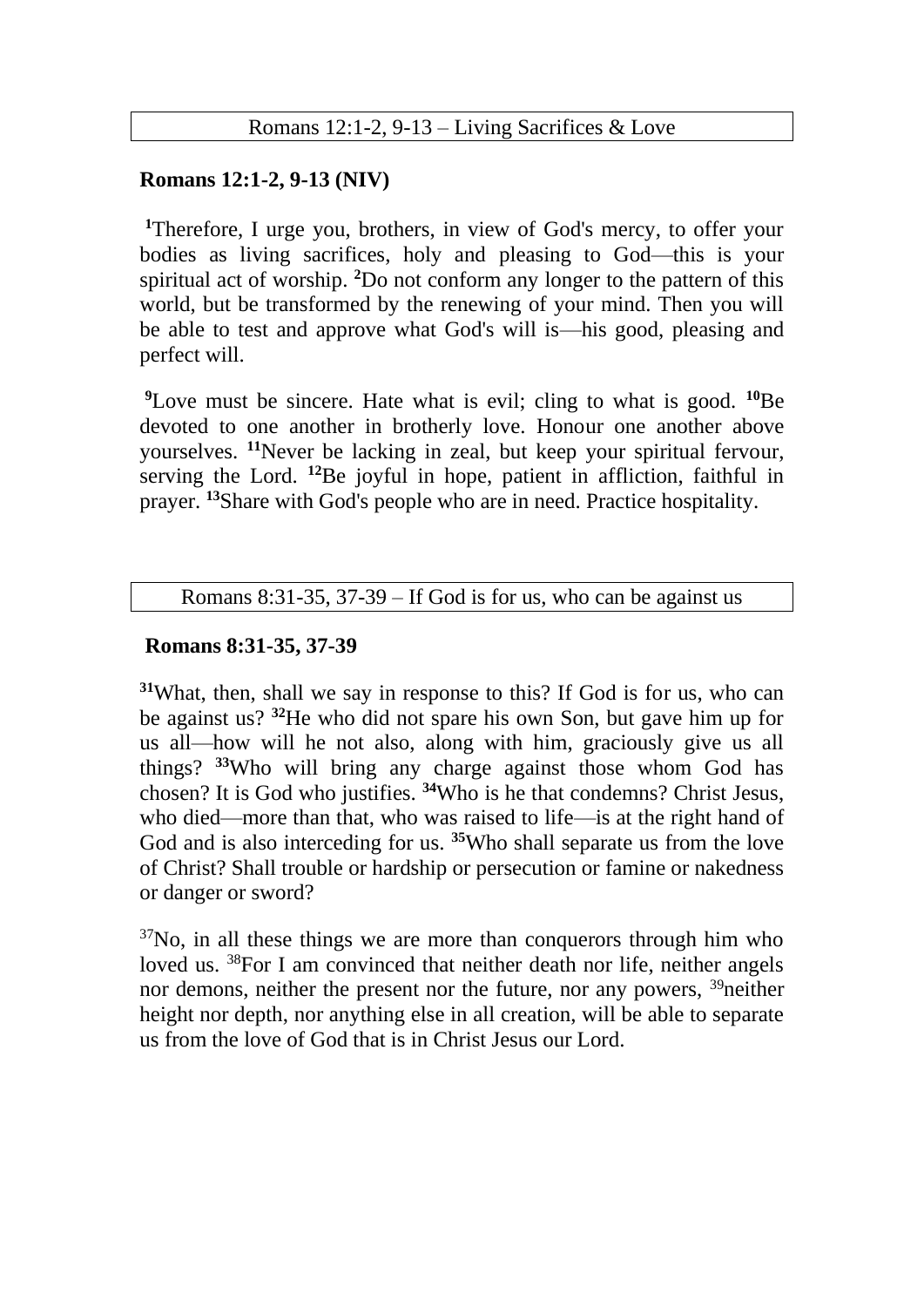Romans 15:1-3, 5-7, 13 – spirit of unity

#### **Romans 15 :1-3, 5-7, 13 (New International Version)**

**<sup>1</sup>**We who are strong ought to bear with the failings of the weak and not to please ourselves. **<sup>2</sup>**Each of us should please his neighbour for his good, to build him up. **<sup>3</sup>**For even Christ did not please himself but, as it is written: "The insults of those who insult you have fallen on me."

**<sup>5</sup>**May the God who gives endurance and encouragement give you a spirit of unity among yourselves as you follow Christ Jesus, **<sup>6</sup>** so that with one heart and mouth you may glorify the God and Father of our Lord Jesus Christ. **<sup>7</sup>**Accept one another, then, just as Christ accepted you, in order to bring praise to God.

**<sup>13</sup>**May the God of hope fill you with all joy and peace as you trust in him, so that you may overflow with hope by the power of the Holy Spirit.

Ephesians 4:1-6 Bearing with one another in love

#### **Ephesians 4:1-6 (NIV) Unity in the Body of Christ**

**<sup>1</sup>**As a prisoner for the Lord, then, I urge you to live a life worthy of the calling you have received. **<sup>2</sup>**Be completely humble and gentle; be patient, bearing with one another in love. **<sup>3</sup>**Make every effort to keep the unity of the Spirit through the bond of peace. **<sup>4</sup>**There is one body and one Spirit just as you were called to one hope when you were called— **<sup>5</sup>**one Lord, one faith, one baptism; **<sup>6</sup>**one God and Father of all, who is over all and through all and in all.

#### 1 John, Chapter 4, verses 7-12 God's Love & Ours

#### **1 John 4:7-12 (New International Version)**

**<sup>7</sup>**Dear friends, let us love one another, for love comes from God. Everyone who loves has been born of God and knows God. **<sup>8</sup>**Whoever does not love does not know God, because God is love. **<sup>9</sup>**This is how God showed his love among us: He sent his one and only Son into the world that we might live through him. **<sup>10</sup>**This is love: not that we loved God, but that he loved us and sent his Son as an atoning sacrifice for our sins. **<sup>11</sup>**Dear friends, since God so loved us, we also ought to love one another. **<sup>12</sup>**No one has ever seen God; but if we love one another, God lives in us and his love is made complete in us.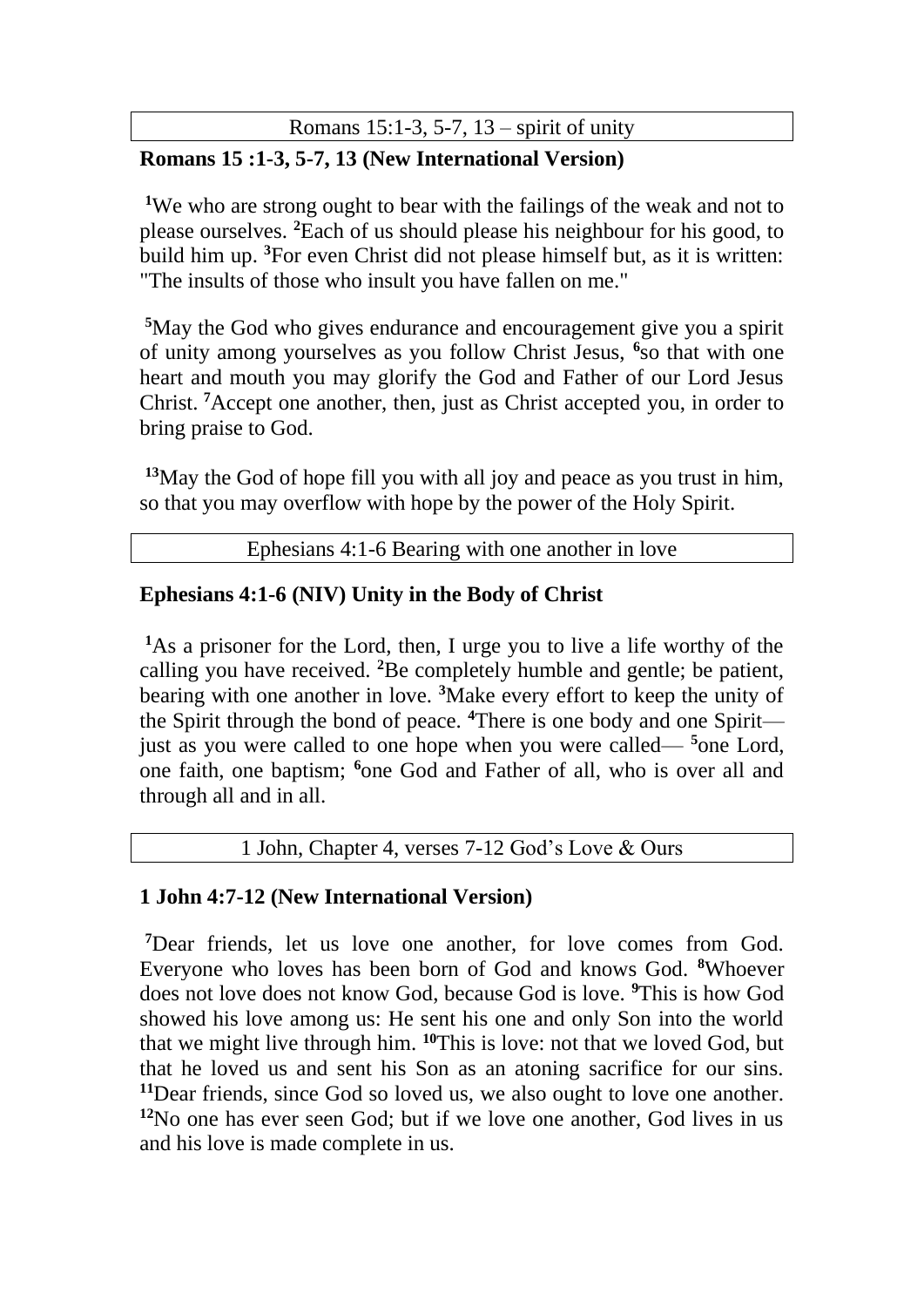[Ephesians, Chapter 5, verses 21-33](http://www.biblegateway.com/passage/?search=Ephesians%205:%2021-33;&version=31;) - Committing to each other.

#### **Ephesians 5:21-33 (New International Version) Wives and Husbands**

**<sup>21</sup>**Submit to one another out of reverence for Christ.

**<sup>22</sup>**Wives, submit to your husbands as to the Lord. **<sup>23</sup>**For the husband is the head of the wife as Christ is the head of the church, his body, of which he is the Saviour. **<sup>24</sup>**Now as the church submits to Christ, so also wives should submit to their husbands in everything.

**<sup>25</sup>**Husbands, love your wives, just as Christ loved the church and gave himself up for her **<sup>26</sup>**to make her holy, cleansing her by the washing with water through the word, <sup>27</sup>and to present her to himself as a radiant church, without stain or wrinkle or any other blemish, but holy and blameless. **<sup>28</sup>**In this same way, husbands ought to love their wives as their own bodies. He who loves his wife loves himself. **<sup>29</sup>**After all, no one ever hated his own body, but he feeds and cares for it, just as Christ does the church— **<sup>30</sup>**for we are members of his body. **<sup>31</sup>**"For this reason a man will leave his father and mother and be united to his wife, and the two will become one flesh." **<sup>32</sup>**This is a profound mystery—but I am talking about Christ and the church. **<sup>33</sup>**However, each one of you also must love his wife as he loves himself, and the wife must respect her husband.

```
Philippians, Chapter 4, verses 4-9
Seeing the good side.
```
#### **Philippians 4:4-9 (New International Version)**

**<sup>4</sup>**Rejoice in the Lord always. I will say it again: Rejoice! **<sup>5</sup>**Let your gentleness be evident to all. The Lord is near. **<sup>6</sup>**Do not be anxious about anything, but in everything, by prayer and petition, with thanksgiving, present your requests to God. **<sup>7</sup>**And the peace of God, which transcends all understanding, will guard your hearts and your minds in Christ Jesus.

**<sup>8</sup>**Finally, brothers, whatever is true, whatever is noble, whatever is right, whatever is pure, whatever is lovely, whatever is admirable—if anything is excellent or praiseworthy—think about such things. **<sup>9</sup>**Whatever you have learned or received or heard from me, or seen in me—put it into practice. And the God of peace will be with you.